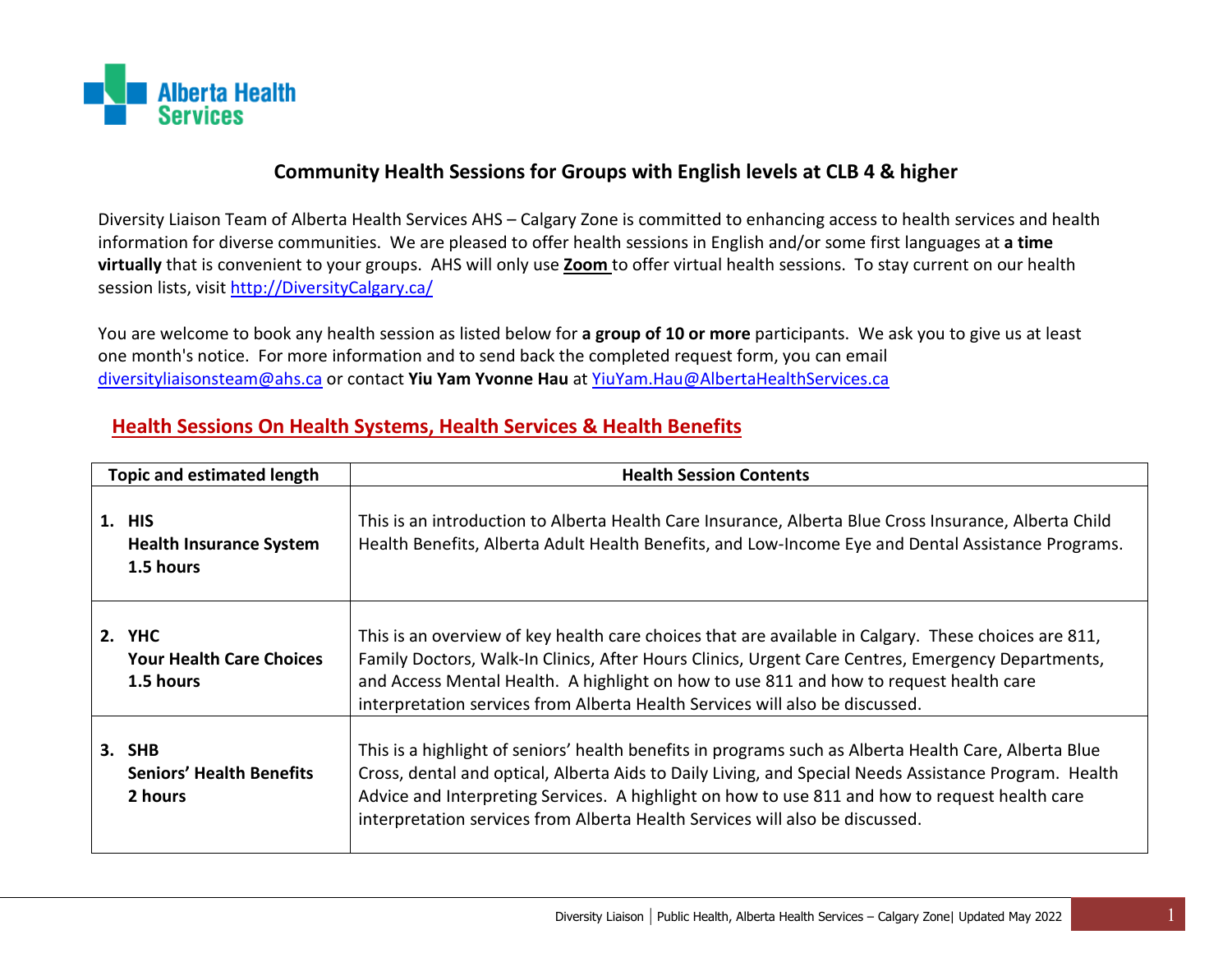

| 4. THR<br>Travel Health Risks -<br><b>Visiting Friends and</b><br><b>Relatives - 1.5 hours</b> | This is a highlight of some health risks for those who may travel to their country of origin to visit<br>friends/relatives. It also covers AHS Travel Health services such as consultation, vaccinations, and<br>education.                                                                                |
|------------------------------------------------------------------------------------------------|------------------------------------------------------------------------------------------------------------------------------------------------------------------------------------------------------------------------------------------------------------------------------------------------------------|
| 5. C <sub>19</sub><br><b>COVID-19 Immunization</b><br>1.5 hours                                | This health session talks about: What is COVID-19? What are the COVID-19 vaccines? Who should get<br>vaccinated/ not get vaccinated? How and where to get vaccinated? What are the side effects? Where<br>to get more information?                                                                         |
| 6. CAT<br><b>COVID-19 &amp; Travel</b><br>1.5 hours                                            | This session talks about travel health risks related to COVID-19, travel insurance, Canada's acceptable<br>COVID-19 vaccines and records, dos & don'ts of fully vaccinated travelers, acceptable COVID-19 tests,<br>and where and how to get tested & proofs, and resources to get up-to-date information. |

## **Health sessions For Families with Children**

| Topic and estimated length |                                                                                      | <b>Health session Contents</b>                                                                                                                                                                   |
|----------------------------|--------------------------------------------------------------------------------------|--------------------------------------------------------------------------------------------------------------------------------------------------------------------------------------------------|
| 7. HEC                     | <b>Healthy Eating for</b><br><b>Children</b><br>1.5 hours                            | An overview of mealtime struggles and positive feeding relationships with children, and how<br>to handle and /or prevent picky eating behaviors for children 1 to 5 years of age.                |
| <b>SCT</b><br>8.           | <b>Safety Car Seat Training</b><br>1.5 hours                                         | A highlight of regulations, education, and tools to assist child caregivers in securing car seats<br>properly and reducing the likelihood of injuries.                                           |
| <b>9. OHC</b>              | <b>Oral Health &amp; Resources</b><br>for Children 0-6 years of<br>$age - 1.5 hours$ | An introduction to causes and effects of dental cavities for children, ways to prevent dental<br>diseases, and dental care resources that are available for lower-income families with children. |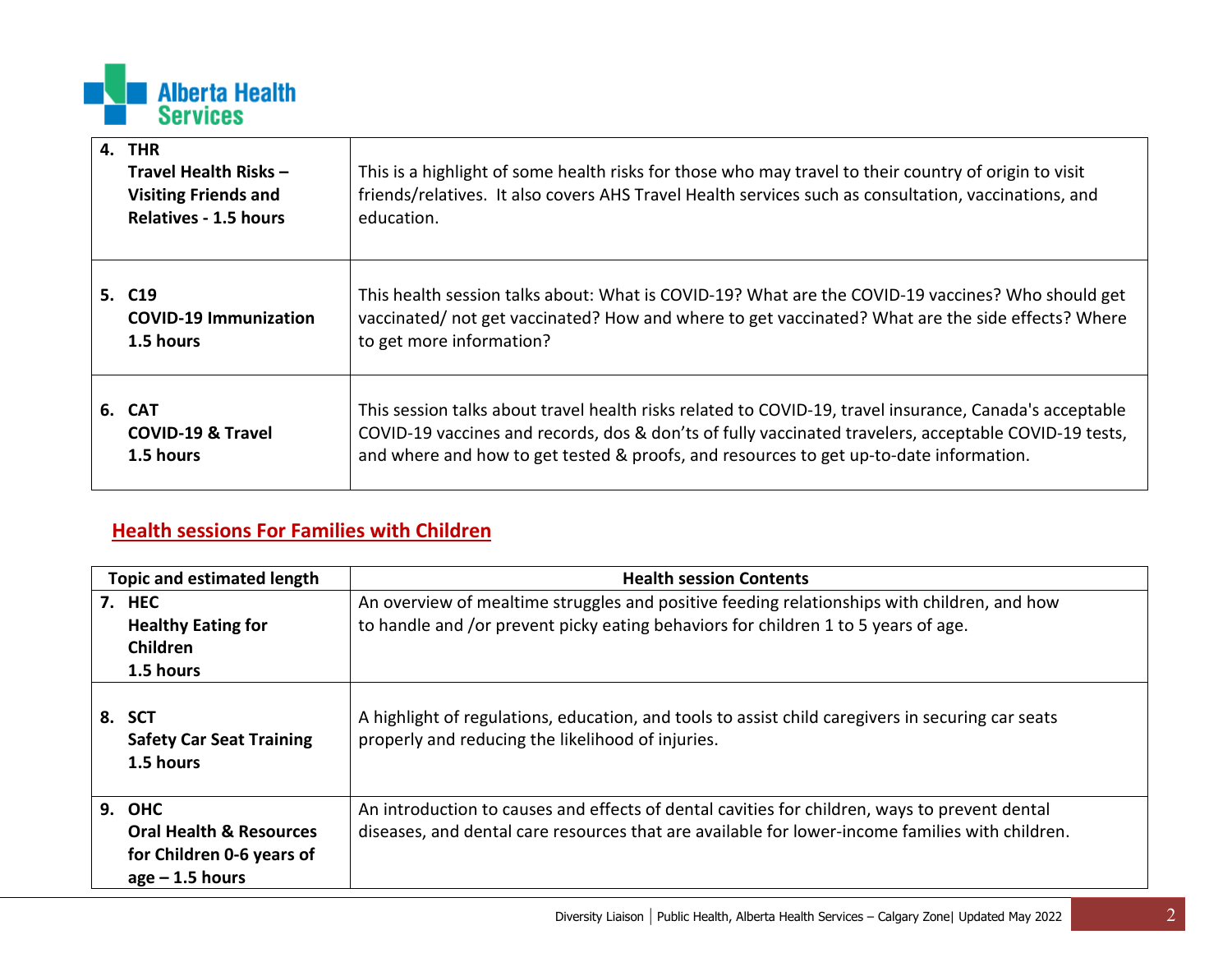

## **Health sessions for Adults**

| <b>Topic and estimated length</b>                                                              | <b>Health session Contents</b>                                                                                                                                                                                                                                                                                                                                                                    |
|------------------------------------------------------------------------------------------------|---------------------------------------------------------------------------------------------------------------------------------------------------------------------------------------------------------------------------------------------------------------------------------------------------------------------------------------------------------------------------------------------------|
| 10. EW<br><b>Emotional Wellness</b><br>2 hours                                                 | An overview of what is good health, what affects health, how to identify and cope with<br>stress/problems, what can be done to stay emotionally healthy, and where to get help if needed                                                                                                                                                                                                          |
| 11. SM<br><b>Stress Management</b><br>2 hours                                                  | An interactive workshop with tools to help participants identify and better manage their stress.                                                                                                                                                                                                                                                                                                  |
| <b>12. WH</b><br><b>Women's Health</b><br>1.5 hours                                            | This is an overview of women's health in breast, cervical, sex, and pregnancy. Resources and<br>suggestions for keeping you healthy in these areas will be covered.                                                                                                                                                                                                                               |
| 13. BTG<br><b>Beat the Germs</b><br>1.5 hours                                                  | This is an overview of how to wash hands properly, how to prevent germ spreading and how to<br>use antibiotics. The facilitator may use Glow Germ Kits to raise awareness of hand hygiene.                                                                                                                                                                                                        |
| <b>14. OHA</b><br><b>Oral Health and</b><br><b>Resources for</b><br><b>Adults</b><br>1.5 hours | Oral health is an important part of your general health and well-being.<br>This health session is an introduction to the causes and effects of dental cavities for adults, how to<br>prevent dental diseases, and what dental care resources are available for lower-income adults and<br>families.                                                                                               |
| <b>15. RCR</b><br><b>Reducing Cancer Risks</b><br>1.5 hours                                    | Almost half of cancer in Alberta is preventable. This health session provides statistics, cancer<br>prevention guidelines, and some lifestyle changes to help reduce cancer risks.                                                                                                                                                                                                                |
| <b>16. CHF</b><br><b>Choosing Healthy</b><br><b>Foods In Canada</b><br>2 hours                 | Choosing healthy foods in Canada could be very different from choosing healthy foods in many parts<br>of the world. This health session highlights important food and nutrition choices to help diverse<br>communities to make healthy food choices for their families. The health session talks about Choosing<br>Healthy Foods and Drinks, Label Reading, The Healthy Plate, and Meal examples. |